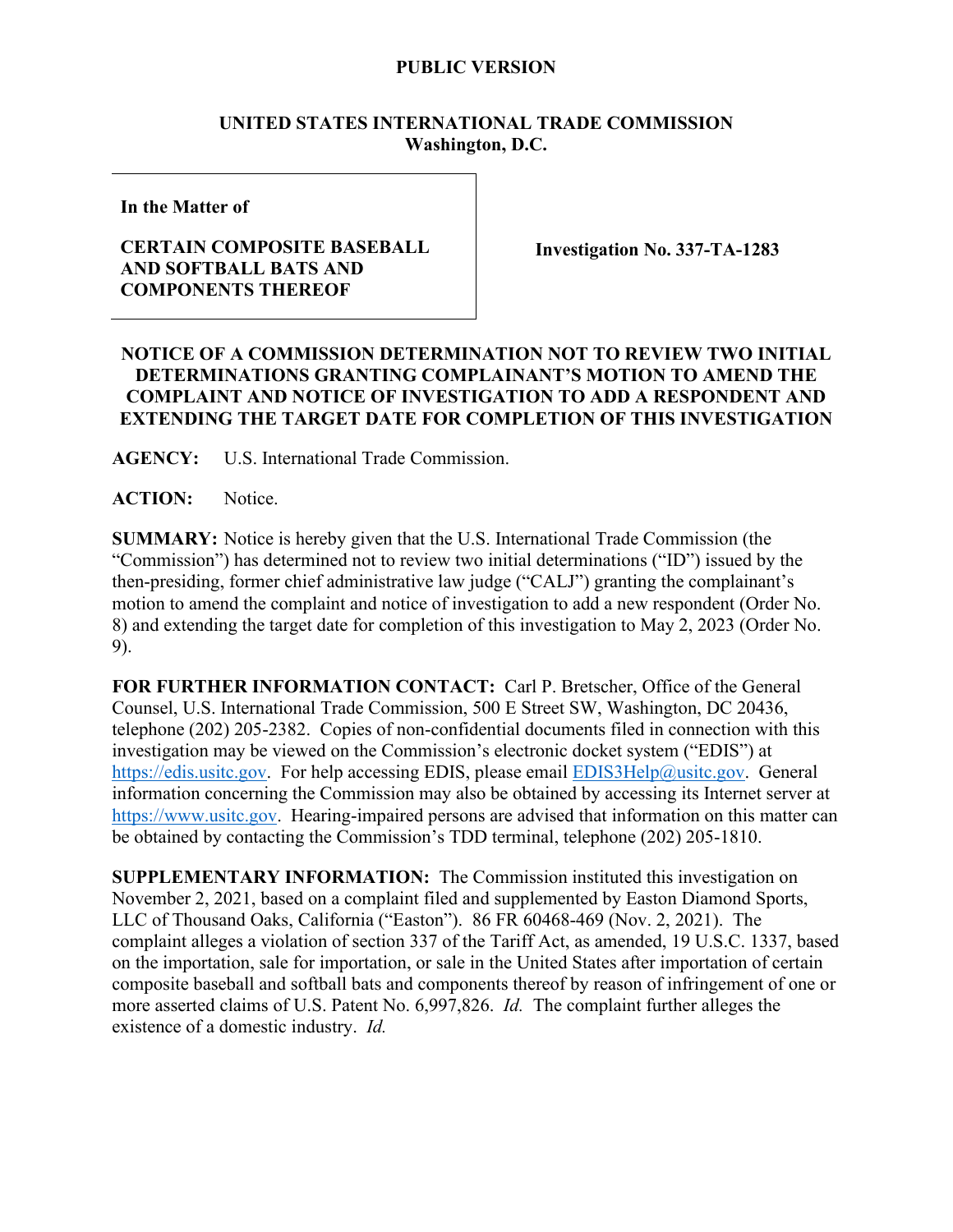### **PUBLIC VERSION**

The Commission's notice of investigation names Juno Athletics LLC of Aventura, Florida ("Juno"); Monsta Athletics LLC of Calimesa, California ("Monsta"); and Proton Sports Inc. of Scottsdale, Arizona as respondents. *Id.* at 60469. The Office of Unfair Import Investigations is not participating as a party to this investigation. *Id.*

On November 30, 2021, Easton moved pursuant to Commission Rule 210.14 (19 CFR 210.14) for leave to amend the complaint and notice of investigation to add TianChang Zhengmu Aluminum Co., Ltd. ("TZA") as a respondent because TZA is allegedly [[

 ]] composite softball and baseball bats and components thereof, *e.g.*, handles and barrels. On December 9, 2021, Monsta filed a response stating that it did not oppose Easton's motion, provided the target date is extended. No other response was filed.

On December 28, 2021, the CALJ issued the first of the subject IDs (Order No. 8) granting Easton's motion on the basis that a single proceeding will promote judicial efficiency, conserve Commission's resources, and best serve the public interest. Order No. 8 at 2 (Dec. 28, 2021). The subject ID further agrees with Monsta that a two-month extension of time is appropriate, which the ALJ addressed in a separate ID. *Id.* at 2 n.5.

On December 29, 2021, the former CALJ issued the second of the subject IDs (Order No. 9) pursuant to Commission Rule 210.51 (19 CFR 210.51), extending the target date to May 2, 2023. Order No. 9 at 1 (Dec. 29, 2021). Order No. 9 also reschedules the evidentiary hearing to October 3-7, 2022, and the deadline for issuing the final initial determination to January 3, 2023. *Id*.

On January 5, 2022, Easton filed a motion to terminate TZA by withdrawing the complaint against it. Easton also moved for reconsideration of Order Nos. 8 and 9 as moot and to stay all proceedings with respect to TZA. On January 18, 2022, Monsta and Juno filed responses in opposition to Easton's motion. On January 20, Easton filed a motion for leave to file a reply to Monsta's and Juno's oppositions.

On January 5, 2022, Easton filed a petition for review and vacatur of Order Nos. 8 and 9 in view of its motion to withdraw its complaint with respect to TZA and to terminate TZA from this investigation.

On January 12, 2022, Monsta filed an opposition to Easton's petition for review. No other response to Easton's petition was filed.

Upon review of the subject ID and the parties' submissions, the Commission has determined not to review, and thereby adopts, both Order No. 8 and Order No. 9 without prejudice to Easton's pending motion to terminate the investigation with respect to TZA. The target date for completion of this investigation is hereby extended to May 2, 2023.

The Commission voted to approve this determination on January 25, 2022.